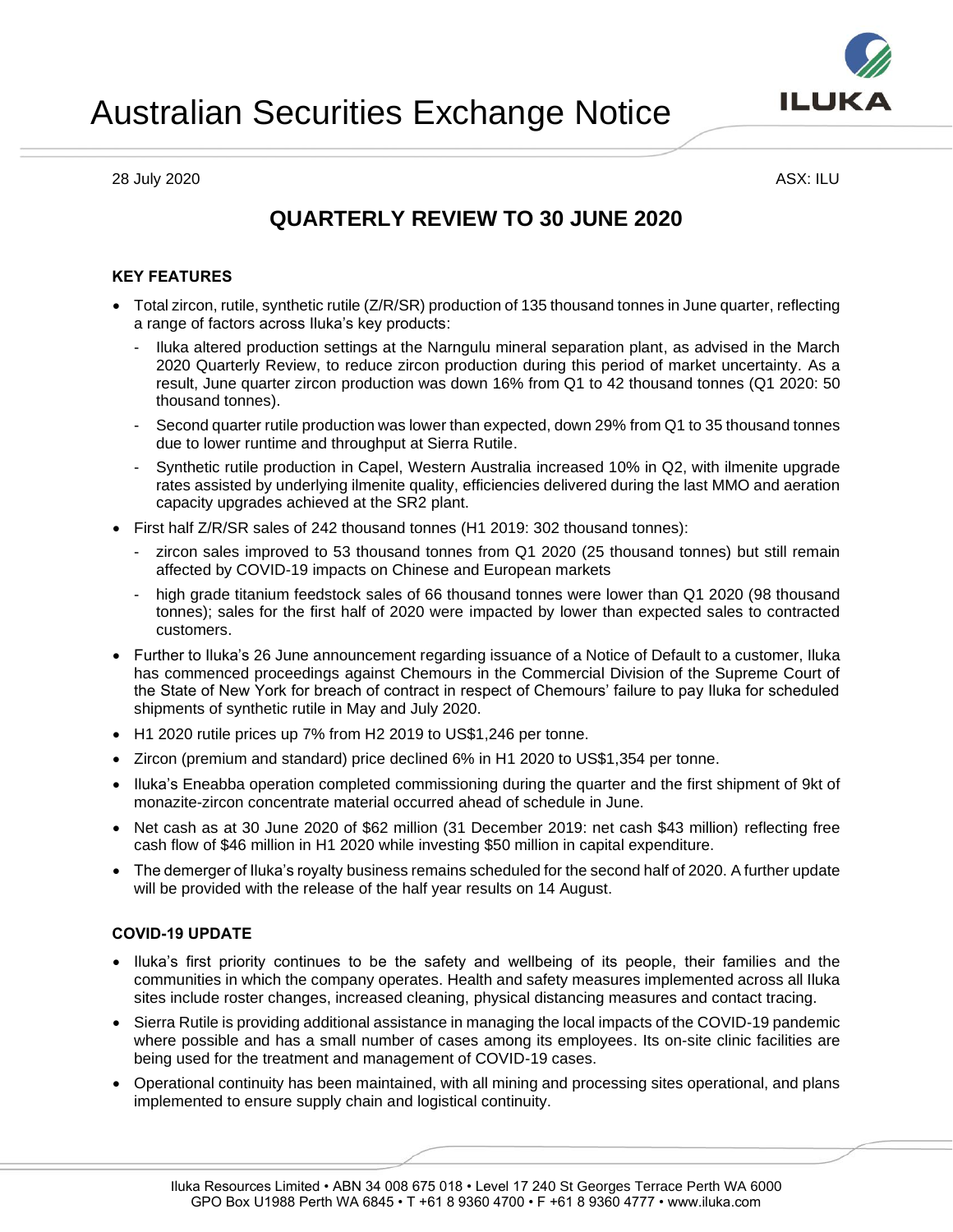- Project work on the Balranald field trial has commenced with strict controls in place and with the support of our employees and technology partners, following some easing of restrictions in NSW. Other project work remains focussed on advancing study work with limitations on site access.
- As previously announced, Iluka has implemented a number of changes to production settings in response to the uncertain market conditions and in an effort to preserve cash during this period. These include altered production settings at the Narngulu mineral separation plant, which were in effect during Q2, as well as the return of mining to Jacinth from Ambrosia, with work progressing during the quarter for a return to the Jacinth deposit in August 2020.
- In managing the financial impacts of the COVID-19 pandemic during the quarter, Iluka continued to focus on disciplined capital allocation to maintain its strong balance sheet. Other measures included Iluka accessing the Australian Government JobKeeper payment, with receipt of \$6 million year-to-date and deferring payment of the 2019 final tax payment to September 2020 (estimated payment of \$99 million).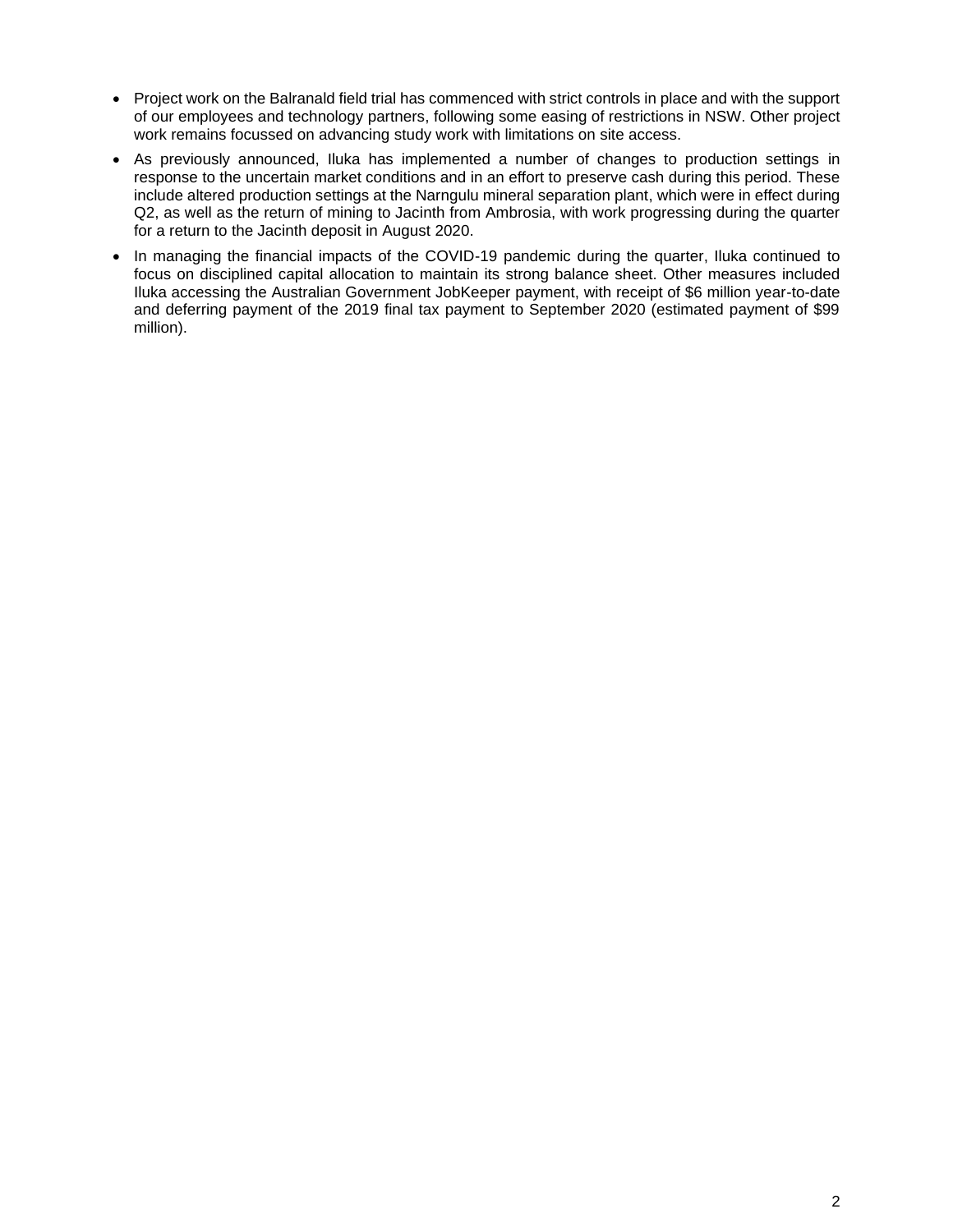| <b>PRODUCTION AND SALES</b>                                       |                          |                   |                          |                             |                             | <b>Jun-20</b>                                |
|-------------------------------------------------------------------|--------------------------|-------------------|--------------------------|-----------------------------|-----------------------------|----------------------------------------------|
|                                                                   | <b>Jun-19</b><br>Quarter | Mar-20<br>Quarter | <b>Jun-20</b><br>Quarter | <b>Jun-19</b><br><b>YTD</b> | <b>Jun-20</b><br><b>YTD</b> | <b>YTD vs</b><br><b>Jun-19</b><br><b>YTD</b> |
|                                                                   | kt                       | kt                | kt                       | kt                          | kt                          | $\%$                                         |
| <b>Production</b>                                                 |                          |                   |                          |                             |                             |                                              |
| Zircon                                                            | 72.7                     | 50.1              | 42.1                     | 159.9                       | 92.2                        | (42.3)                                       |
| Rutile                                                            | 40.4                     | 49.3              | 34.8                     | 80.8                        | 84.0                        | 4.0                                          |
| <b>Synthetic Rutile</b>                                           | 56.0                     | 53.2              | 58.3                     | 82.8                        | 111.6                       | 34.8                                         |
| <b>Total Z/R/SR Production</b>                                    | 169.1                    | 152.6             | 135.2                    | 323.5                       | 287.8                       | (11.0)                                       |
| <b>Ilmenite</b>                                                   | 82.2                     | 108.9             | 106.7                    | 125.0                       | 215.4                       | 72.3                                         |
| <b>Total Mineral Sands Production</b>                             | 251.3                    | 261.5             | 241.9                    | 448.5                       | 503.2                       | 12.2                                         |
| <b>Sales</b>                                                      |                          |                   |                          |                             |                             |                                              |
| Zircon                                                            | 67.7                     | 24.9              | 53.4                     | 133.3                       | 78.4                        | (41.2)                                       |
| Rutile                                                            | 39.5                     | 47.2              | 27.5                     | 82.9                        | 74.7                        | (9.9)                                        |
| <b>Synthetic Rutile</b>                                           | 57.4                     | 51.0              | 37.5                     | 85.6                        | 88.5                        | 3.4                                          |
| <b>Total Z/R/SR Sales</b>                                         | 164.6                    | 123.1             | 118.4                    | 301.8                       | 241.6                       | (19.9)                                       |
| <b>Ilmenite</b>                                                   | 58.2                     | 33.6              | 73.5                     | 121.5                       | 107.1                       | (11.9)                                       |
| <b>Total Mineral Sands Sales</b>                                  | 222.8                    | 156.7             | 191.9                    | 423.3                       | 348.7                       | (17.6)                                       |
|                                                                   |                          |                   |                          |                             |                             |                                              |
| <b>REVENUE AND CASH COSTS</b>                                     |                          |                   |                          |                             |                             | <b>Jun-20</b>                                |
|                                                                   | <b>Jun-19</b>            | Mar-20            | <b>Jun-20</b>            | <b>Jun-19</b>               | <b>Jun-20</b>               | <b>YTD vs</b><br><b>Jun-19</b>               |
|                                                                   | Quarter                  | Quarter           | Quarter                  | <b>YTD</b>                  | <b>YTD</b>                  | <b>YTD</b>                                   |
| \$ million                                                        |                          |                   |                          |                             |                             | %                                            |
| Z/R/SR revenue                                                    | 276.0                    | 209.7             | 198.4                    | 507.2                       | 408.1                       | (19.5)                                       |
| Ilmenite and other revenue <sup>1</sup>                           | 19.2                     | 22.5              | 26.0                     | 38.4                        | 48.5                        | 26.3                                         |
| Mineral Sands Revenue <sup>2</sup>                                | 295.2                    | 232.2             | 224.4                    | 545.6                       | 456.6                       | (16.3)                                       |
|                                                                   |                          |                   |                          |                             |                             |                                              |
| \$ million                                                        |                          |                   |                          |                             |                             | %                                            |
| Production cash costs of Z/R/SR                                   |                          |                   |                          | 244.2                       | 283.0                       | 15.9                                         |
| Ilmenite concentrate and by-product costs                         |                          |                   |                          | 7.7                         | 10.2                        | 33.1                                         |
| <b>Total Cash Costs of Production</b>                             |                          |                   |                          | 251.8                       | 293.2                       | 16.4                                         |
|                                                                   |                          |                   |                          |                             |                             |                                              |
| \$ per tonne                                                      |                          |                   |                          |                             |                             | $\%$                                         |
| Unit Cash Production Costs per tonne                              |                          |                   |                          | 755                         | 983                         | 30.1                                         |
| Z/R/SR Produced <sup>3</sup><br>Unit Cost of Goods Sold per tonne |                          |                   |                          |                             |                             |                                              |
| Z/R/SR Sold                                                       |                          |                   |                          | 861                         | 961                         | 11.6                                         |
| Revenue per tonne Z/R/SR Sold                                     | 1,677                    | 1,703             | 1,675                    | 1,681                       | 1,689                       | 0.5                                          |
|                                                                   |                          |                   |                          |                             |                             |                                              |
|                                                                   | 70.0                     | 65.9              |                          | 70.6                        |                             |                                              |

All currency is Australian dollar denominated unless otherwise indicated.

1. Ilmenite and other revenue include revenues derived from other materials not included in production volumes, including activated carbon products and iron concentrate. Iluka receives a royalty payment from its Mining Area C iron ore royalty. This is not reported as part of quarterly reports but is disclosed in the financial statements.

2. Represents FOB revenue.

3. Excludes ilmenite and by-products.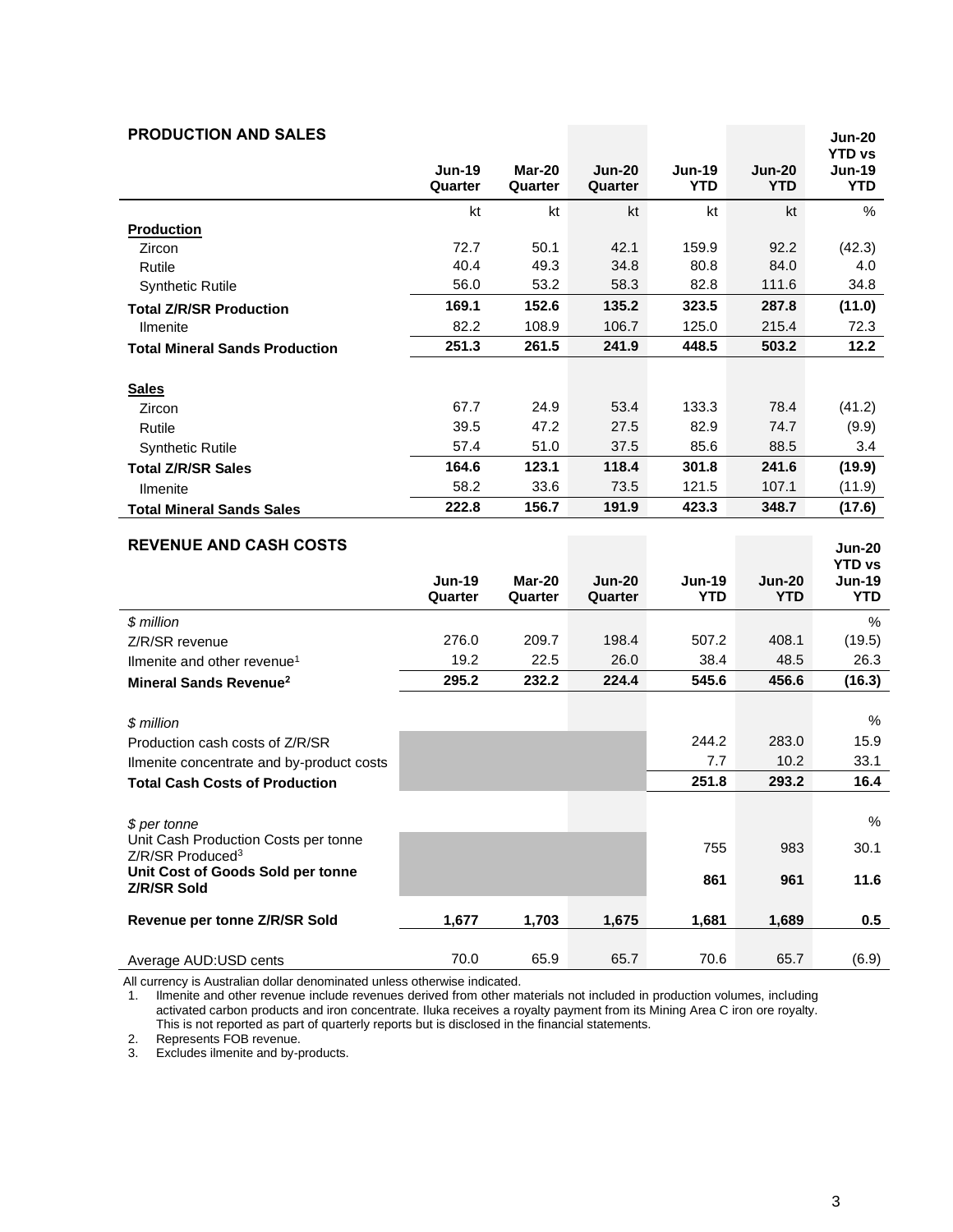#### **PRODUCTION**

#### **Australian Operations**

Mining continued at the Ambrosia deposit at Iluka's Jacinth-Ambrosia mine in South Australia, with 109 thousand tonnes of heavy mineral concentrate (HMC) produced. As previously announced, as part of the company's response to the COVID-19 pandemic, mining operations will return to the Jacinth deposit in early August. This will result in improved cash flows from the lower operating costs at Jacinth mainly due to lower strip ratio and lower unit costs due to less haulage and pumping costs. Estimated costs savings over 2020-2022 are \$30 million.

In Western Australia, the Cataby operation produced 148 thousand tonnes of HMC, up from 115 thousand tonnes in the previous quarter. This included 100 thousand tonnes of magnetic material (for use as synthetic rutile feed) and 48 thousand tonnes of non-magnetic material (for zircon and rutile production).

The Narngulu mineral separation plant (MSP) processed 73 thousand tonnes of HMC during the quarter, including material from both the Cataby and Jacinth-Ambrosia mines. This reflects Iluka's decision to amend production settings to process HMC consecutively at the Narngulu mineral separation plant to reduce zircon production during the uncertainty created by the COVID-19 pandemic. The plant retains full flexibility to return to higher production settings within 24 hours.

The synthetic rutile plant 2 at Capel continued its consistent performance, producing 58 thousand tonnes of synthetic rutile during the quarter. In light of current customer offtake levels, Iluka will continue to monitor production settings and adjust if appropriate.

Iluka's Eneabba project in Western Australia began operations in April and the first shipment of 9kt of monazite-zircon concentrate left Geraldton port in June. Operations are continuing on a campaign basis.

#### **Sierra Leone Operations**

Rutile production in the June quarter was below expectations at 26 thousand tonnes, down from 36 thousand tonnes in the preceding quarter. Production in the month of June was more in line with expectations and materially better than April's and May's performance.

In addition to several downtime events occurring during the period leading to lower throughputs at the mining operations, production was further hampered by COVID-19 disruptions, including the ability to maintain specialised skillsets typically provided by expatriate resources.

Sierra Rutile continues to focus on the health and safety of its employees and local communities and is providing additional assistance in managing the local impacts of the COVID-19 pandemic where possible. In addition to measures implemented at all Iluka sites, SRL's on-site clinic facilities are being used for the treatment and management of the small number of COVID-19 cases among its employees.

#### **Operational Costs and Inventory**

Production cash costs of \$283 million in H1 2020 were 16% higher than H1 2019 due to Cataby operating for the six month period at full rates in 2020 compared with Cataby having commenced operations in April 2019. This increase was partially offset by reduced cash costs achieved via the changed plant settings at Narngulu and reduced overburden movement costs ahead of the upcoming mine move to Jacinth.

Operational changes in the first half have curtailed production of finished goods. This had the effect of reducing processing costs and finished goods inventory build. Mining at Cataby and Jacinth-Ambrosia continued at full production rates to optimise unit cost of heavy mineral concentrate. As a result, while unit costs of production of HMC were in line with expectations, unit costs of production, which are reported relative to finished goods, have increased and were up 30% from H1 2019 to \$983 per tonne. An increase of heavy mineral concentrate stocks has also been recorded. Over the period, this has resulted in total inventory increasing to \$560 million from \$425 million at December 2019.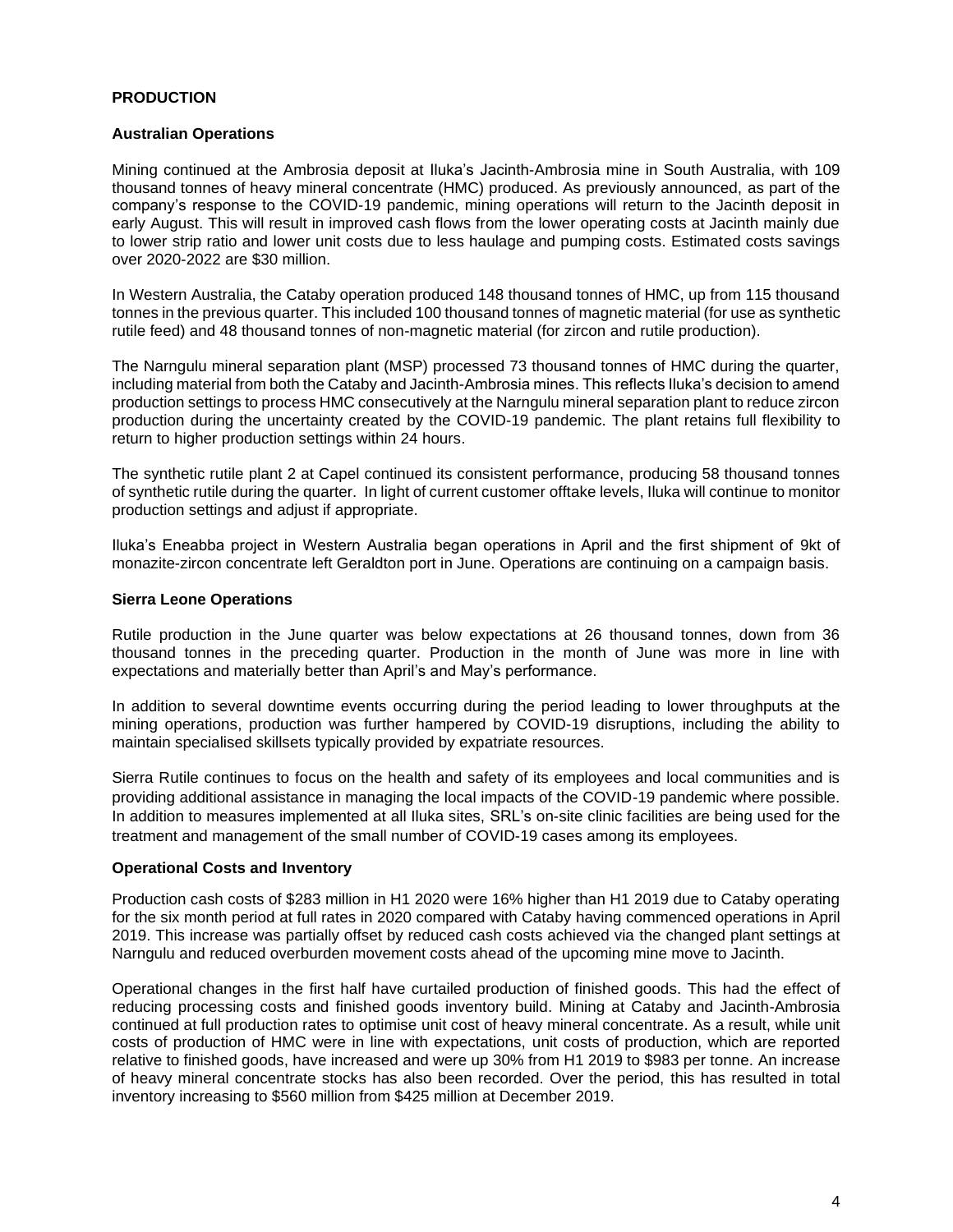#### **MINERAL SANDS MARKET CONDITIONS**

#### **Zircon Markets**

First half zircon sales of 78 thousand tonnes were significantly lower than the corresponding period last year (133 thousand tonnes) reflecting the impact of COVID-19 on key markets.

Ceramic industry activity in China recovered in April and remained relatively flat throughout the second quarter. Chinese tile makers operating rates were at around 50-60% of operating rates for the same period in 2019, while pressure from property developers for more favourable pricing and payment conditions resulted in margin pressure through the entire value chain and the closure of some smaller producers. Chinese tile exports are also affected by reduced demand from key markets, including the US. In Europe, India and the US the ceramic sector has been impacted by COVID-19 lockdowns with a significant reduction in the industrial activity in the quarter. European tile manufacturing operating rates have been at around 60% of 2019 levels.

The foundry market remains subdued due to reduced car manufacturing globally, and export orders recorded by Chinese foundry continued to deteriorate amid weak external demand. The refractory segment completed the quarter with stable production, albeit with a shorter order book than at the start of the year, due to lower demand globally.

The fused zirconia industry has been relatively resilient during the quarter with similar operating rates to last year's, while zirconium chemicals producers in China recorded significantly higher demand from the US and Japan, likely from strategic buying, with signs of a softening for next quarter.

Customer zircon inventories remain low as customers preserve cash and are mindful of ongoing global uncertainties.

The weighted average zircon price achieved in the first half of 2020 for premium and standard sand was US\$1,354 per tonne, registering some erosion from the Q4 2019 level of US\$1,438 per tonne due to the weakness of demand and competitive pressure. As noted previously, Iluka does not expect that lower prices will stimulate additional global demand for zircon.

#### **Titanium Dioxide Feedstock Markets**

High grade titanium dioxide feedstock (rutile and synthetic rutile) sales for H1 2020 were 163 thousand tonnes, broadly in line with sales volumes in H1 2019 (168 thousand tonnes). Second quarter sales were 66 thousand tonnes, down 33% from the previous quarter.

In the second quarter, markets served by Iluka's high grade titanium feedstocks, including pigments, welding and sponge, continued to be impacted by COVID-19 and experienced a slowdown in demand. As a result, customers have reduced capacity utilisation rates and pulled forward planned maintenance activities to reduce finished goods inventory build. Reports by end users of pigment, mainly large paint producers, point to a rebound in demand at the end of Q2 as DIY and professional painting activity was picking up and sales of paints and coatings were improving. Welding and sponge markets continue to be impacted by COVID-19 related shutdowns in various regional markets. End use demand for these segments has also been impacted with the reduction of aerospace related demand for titanium metal due to a downturn in aircraft orders. As a result, tightness in the high grade feedstock segment eased during the quarter and demand for spot shipments reduced.

The achieved weighted average H1 2020 price of rutile was US\$1,246 per tonne, up 7% from H2 2019 (US\$1,167 per tonne).

On 26 June 2020, Iluka announced that it had issued a Notice of Default to one of its customers. Further to that announcement, on 27 July 2020, Iluka commenced proceedings against Chemours in the Commercial Division of the Supreme Court of the State of New York for breach of contract in respect of Chemours' failure to pay Iluka for scheduled shipments of synthetic rutile in May and July 2020.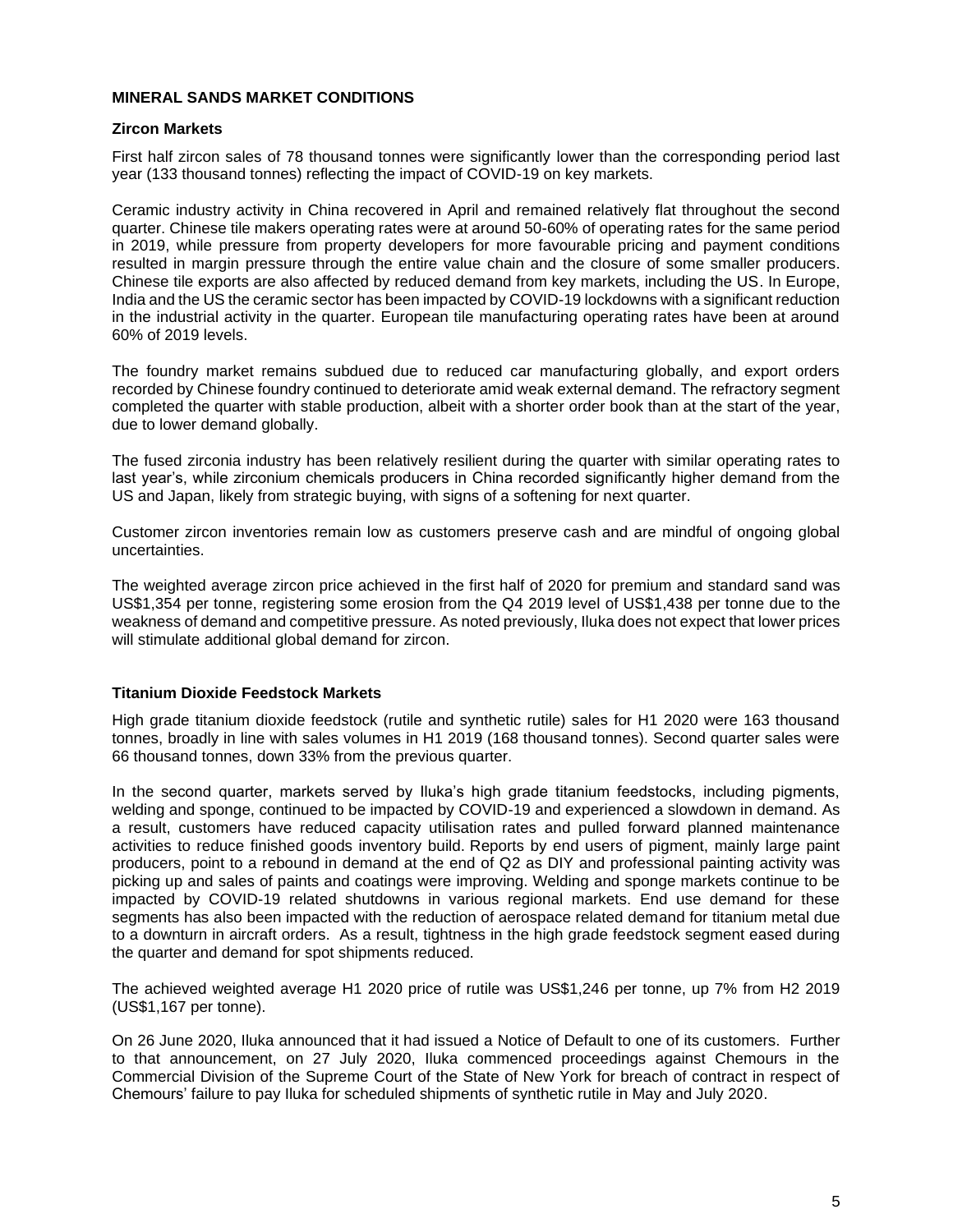#### **PROJECT UPDATES**

Updates on projects with material progress over the June quarter is provided below. Refer Iluka's website [\(www.iluka.com\)](http://www.iluka.com/) for further information related to all projects.

#### **Eneabba, Western Australia**

The Eneabba project in Western Australia involves the extraction, processing and sale of a strategic stockpile rich in monazite (a mineral containing rare earth elements) and zircon. This stockpile is stored in a mining void resulting from Iluka's mineral sands operations in the region.

Initial production from the now commissioned Eneabba Phase 1 operation was shipped ahead of schedule in June. The feasibility study for Phase 2 (the upgrade of the 20% monazite concentrate to a higher grade concentrate) is progressing in line with plans. Iluka is also exploring the development of further downstream processing of monazite in Western Australia.

#### **Balranald, New South Wales**

Balranald and Nepean are two rutile-rich deposits in the northern Murray Basin, New South Wales. Owing to their relative depth, Iluka is assessing the potential to develop these deposits via a novel, internally developed, underground mining and backfilling technology.

A third technology trial (T3) to determine whether the technology is economically viable in a continuous mining and processing environment had been delayed due to travel restrictions associated with the COVID-19 pandemic. However, in close collaboration with our contractors and technology partners, personnel and resources have now been mobilised to site and trial activities commenced. Absent any further COVID-19 related delays, preliminary results of the trial are expected in Q4 2020.

#### **Wimmera, Victoria**

The Wimmera project involves the mining and beneficiation of a fine grained heavy mineral sands ore body in the Victorian Murray Basin for the potential long term supply of zircon into the market along with rare earths.

Study work has been largely focussed on removal of impurities from the zircon to validate a processing solution. Environmental baseline studies were also progressed during the quarter.

#### **Sembehun mine, Sierra Leone**

The Sembehun group of deposits are situated 20 to 30 kilometres north-west of the existing Sierra Rutile operations. Sembehun is one of the largest and highest quality known rutile deposits in the world, with work to date focused on determining a development approach which ensures optimum value can be created from Sembehun.

With access to site still unavailable in Sierra Leone, and restrictive working conditions in South Africa, progress on the Sembehun project has been limited to preparing the various scopes of work for the Preliminary Feasibility Study. The focus is currently on progressing critical PFS activities that protect schedule but do not require site access or significant third party interaction.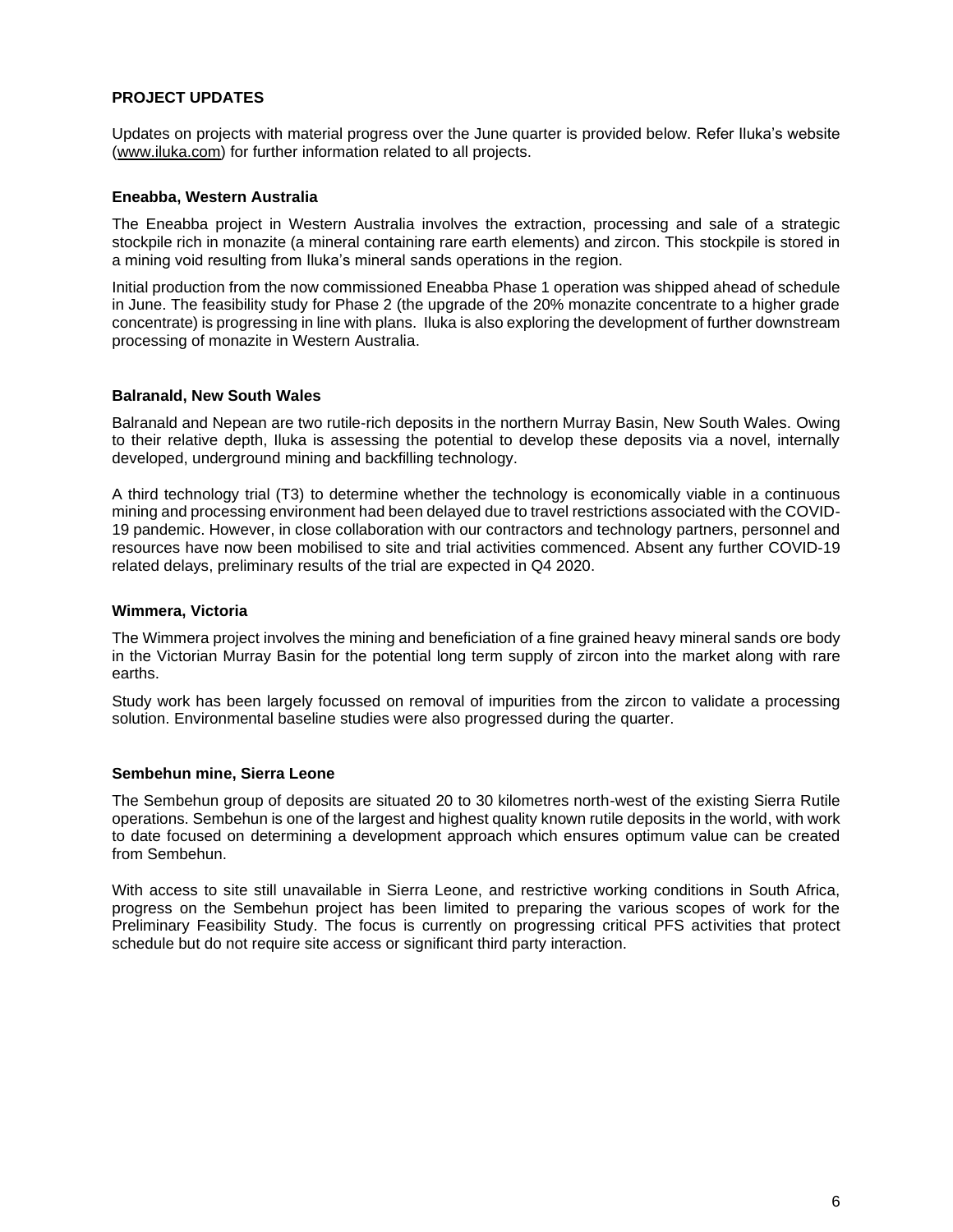#### **EXPLORATION**

Expenditure on exploration and evaluation charged to the profit and loss account for the June quarter 2020 was \$2.1 million with expenditure in H1 2020 of \$4.8 million (H1 2019: \$4.8 million).

In addition to the ongoing geological development of Iluka's existing Resource and Reserve base (Near Mine / In Mine), Iluka's discovery strategy is built upon substantial technical experience and focussed on the identification and gated assessment of mineral sands prospects of sufficient quality and size to support new project development (New Mine).

With limited field activities possible due to COVID-19 related restrictions, Iluka's discovery team fast tracked a strategic review of over 126 exploration opportunities, identifying 9 prospective targets that have progressed to the next phase of desktop assessment in H2 2020.

Subject to COVID-19 restrictions easing, Iluka remains focussed on field testing four targets within Australia and USA that are further progressed within the discovery pipeline.

#### **Australia**

Iluka notes the initial exploration results announced by Western Areas Ltd (ASX release, 23rd June 2020: Drilling at Western Gawler Intersects Significant Widths of Nickel and Copper Bearing Mineralisation). The results are within the Western Gawler Project in South Australia. Tenure is held by Iluka and is the subject of an earn-in joint venture over base metal rights in which Iluka currently holds 49%. Western Areas has a right to earn up to 75% equity subject to additional expenditure.



*Figure 1: Iluka and Western Areas Ltd JV, South Australia* 

#### **Canada**

Iluka and Societe d'Exploration Miniere Vior Inc. ("Vior") have been undertaking greenfield exploration for high grade rutile/ilmenite deposits in the Foothills and Grand Duc project areas in Quebec.

Limited progress has been made in the quarter due to COVID-19 related restrictions. Late in the quarter, analytical facilities re-opened in Quebec and analysis of drilling completed in Q1 2020 commenced.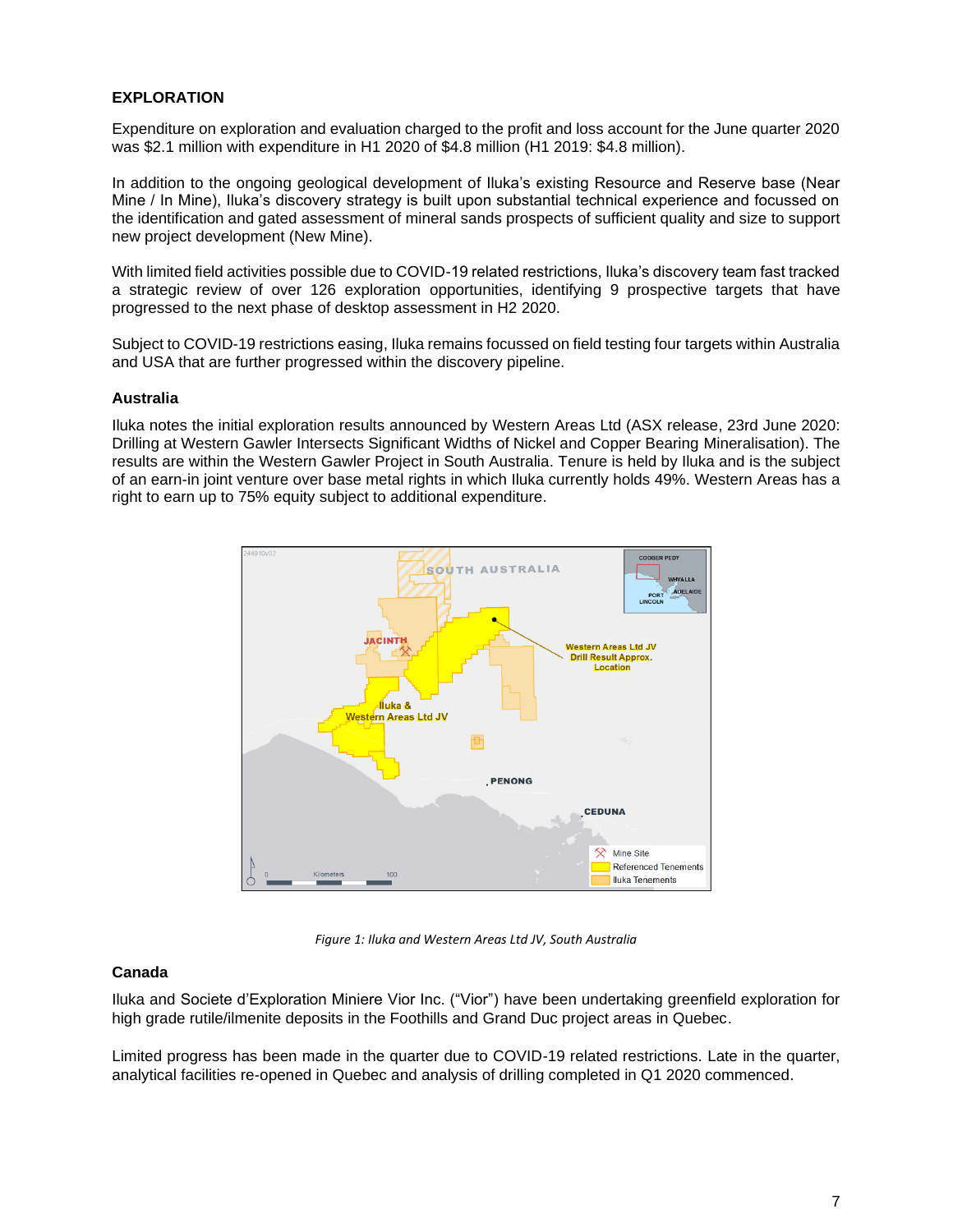

*Figure 2: Grand Duc, Foothills and Big Island Lake Projects, Quebec, Canada*

#### **Other Matters**

In August 2017, Iluka advised that it had voluntarily reported to the UK Serious Fraud Office conduct identified as part of a post-acquisition review of Sierra Rutile. This conduct related to the period before the acquisition of SRL by Iluka. SRL has now been advised by the SFO that it has discontinued its investigation into SRL.

#### **2020 Half Year Results**

Iluka is scheduled to release its 2020 Half Year Results on 14 August 2020.

A teleconference with management will be hosted on the day. Dial in details will be released closer to the date.

#### **Investment market enquiries: Media enquiries: Media enquiries:**

Melissa Roberts General Manager, Investor Relations and Commercial Mineral Sands Operations Mobile: +61 (0) 450 398 431 Email: [investor.relations@iluka.com](mailto:investor.relations@iluka.com)

Luke Woodgate Manager, Corporate Affairs Phone: + 61 (0) 8 9360 4785 Mobile: +61 (0) 477 749 942 Email: [luke.woodgate@iluka.com](mailto:luke.woodgate@iluka.com)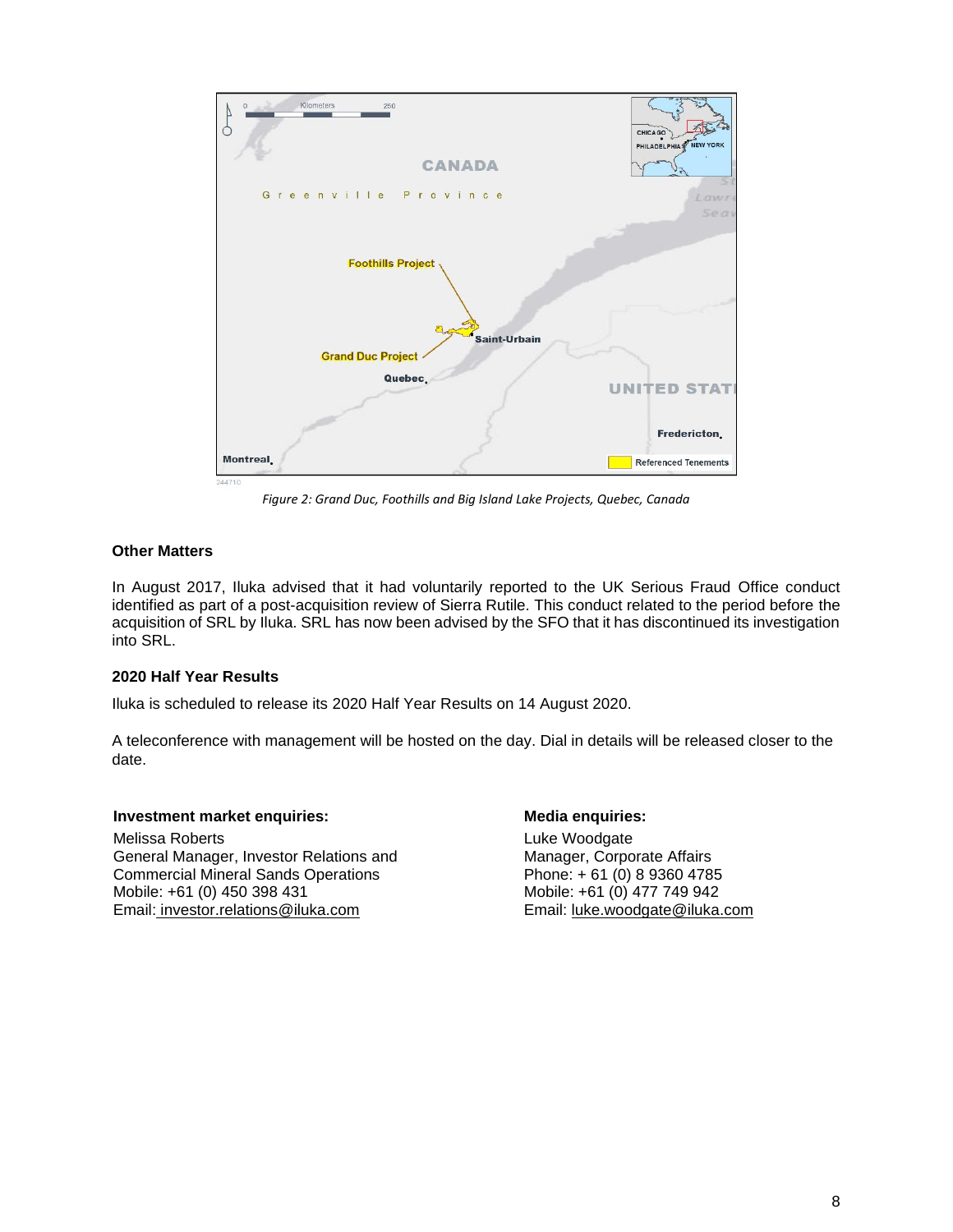#### **APPENDIX: QUARTERLY REVIEW DATA TABLES**

| <b>GROUP MINERAL SANDS</b>            |                          |                   |                     |                             |                        | <b>Jun-20</b><br><b>YTD vs</b> |
|---------------------------------------|--------------------------|-------------------|---------------------|-----------------------------|------------------------|--------------------------------|
| <b>PRODUCTION</b>                     | <b>Jun-19</b><br>Quarter | Mar-20<br>Quarter | $Jun-20$<br>Quarter | <b>Jun-19</b><br><b>YTD</b> | $Jun-20$<br><b>YTD</b> | <b>Jun-19</b><br><b>YTD</b>    |
|                                       | kt                       | kt                | kt                  | kt                          | kt                     | $\%$                           |
| Zircon <sup>1</sup>                   |                          |                   |                     |                             |                        |                                |
| Jacinth-Ambrosia/Mid west WA          | 59.0                     | 39.5              | 29.3                | 137.2                       | 68.8                   | (49.9)                         |
| Cataby/South west WA                  | 9.6                      | 10.6              | 12.8                | 18.6                        | 23.4                   | 25.8                           |
| Sierra Leone                          | 4.1                      |                   |                     | 4.1                         |                        | (100.0)                        |
| <b>Total Zircon Production</b>        | 72.7                     | 50.1              | 42.1                | 159.9                       | 92.2                   | (42.3)                         |
|                                       |                          |                   |                     |                             |                        |                                |
| <b>Rutile</b>                         |                          |                   |                     |                             |                        |                                |
| Jacinth-Ambrosia/Mid west WA          | 8.2                      | 6.5               | 4.0                 | 17.5                        | 10.4                   | (40.6)                         |
| Cataby/South west WA                  | 1.9                      | 6.8               | 5.0                 | 3.6                         | 11.8                   | 227.8                          |
| Sierra Leone                          | 30.3                     | 36.0              | 25.8                | 59.7                        | 61.8                   | 3.5                            |
| <b>Total Rutile Production</b>        | 40.4                     | 49.3              | 34.8                | 80.8                        | 84.0                   | 4.0                            |
|                                       |                          |                   |                     |                             |                        |                                |
| <b>Synthetic Rutile (WA)</b>          | 56.0                     | 53.2              | 58.3                | 82.8                        | 111.6                  | 34.8                           |
|                                       |                          |                   |                     |                             |                        |                                |
| <b>TOTAL Z/R/SR PRODUCTION</b>        | 169.1                    | 152.6             | 135.2               | 323.5                       | 287.8                  | (11.0)                         |
|                                       |                          |                   |                     |                             |                        |                                |
| <b>Ilmenite</b>                       |                          |                   |                     |                             |                        |                                |
| Jacinth-Ambrosia/Mid west WA          | 32.1                     | 25.4              | 15.8                | 58.2                        | 41.1                   | (29.4)                         |
| Cataby/South west WA                  | 37.0                     | 68.4              | 82.1                | 40.5                        | 150.4                  | 271.4                          |
| Sierra Leone                          | 13.1                     | 15.1              | 8.8                 | 26.3                        | 23.9                   | (9.1)                          |
| <b>Total Ilmenite</b>                 | 82.2                     | 108.9             | 106.7               | 125.0                       | 215.4                  | 72.3                           |
|                                       |                          |                   |                     |                             |                        |                                |
| <b>TOTAL MINERAL SANDS PRODUCTION</b> | 251.3                    | 261.5             | 241.9               | 448.5                       | 503.2                  | 12.2                           |
|                                       |                          |                   |                     |                             |                        |                                |

<sup>1</sup> Iluka's zircon production figures include volumes of zircon attributable to external processing arrangements.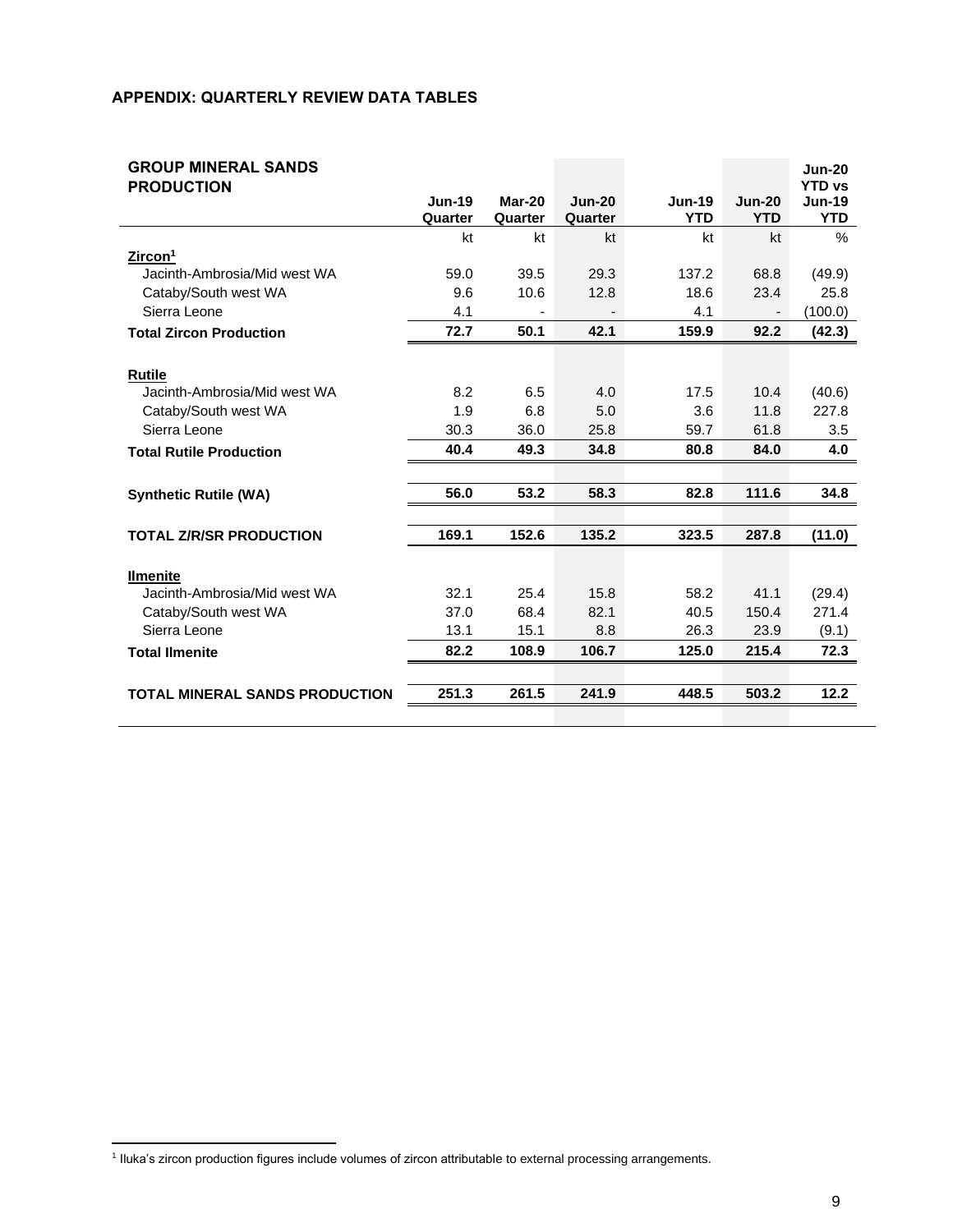#### **WEIGHTED AVERAGE RECEIVED PRICES**

The following table provides weighted average received prices for Iluka's main products over the last three half year periods. Iluka's Annual Report, available at [www.iluka.com](http://www.iluka.com/) contains further historical mineral sands price information.

|                                                                        | $1st$ half<br>2019 | $2nd$ half<br>2019 | 1 <sup>st</sup> half<br>2020 |
|------------------------------------------------------------------------|--------------------|--------------------|------------------------------|
| US\$/tonne FOB                                                         |                    |                    |                              |
| Zircon Premium and Standard                                            | 1,522              | 1,446              | 1,354                        |
| Zircon<br>(all products, including zircon in concentrate) <sup>1</sup> | 1,465              | 1,299              | 1,265                        |
| Rutile<br>(excluding $HYTI$ ) <sup>2</sup>                             | 1,108              | 1,167              | 1,246                        |
| Synthetic rutile                                                       | Refer Note 3       | Refer Note 3       | Refer Note 3                 |

Notes:

1. Zircon prices reflect the weighted average price for zircon premium, zircon standard and zircon-in-concentrate. The prices for each product vary considerably, as does the mix of such products sold period to period. In the first half of 2020 the split of zircon sand and concentrate by zircon sand-equivalent was approximately: 80%:20% (2019 full year: 70%:30%).

2. Excluded from rutile sales prices is a lower value titanium dioxide product, HYTI, that typically has a titanium dioxide content of 70 to 90%. This product sells at a lower price than rutile, which typically has a titanium dioxide content of 95%.

3. Iluka's synthetic rutile sales are underpinned by commercial offtake arrangements. The terms of these arrangements, including the pricing arrangements are commercial in confidence and as such not disclosed by Iluka. Synthetic rutile, due to its lower titanium dioxide content than rutile, is priced lower than natural rutile.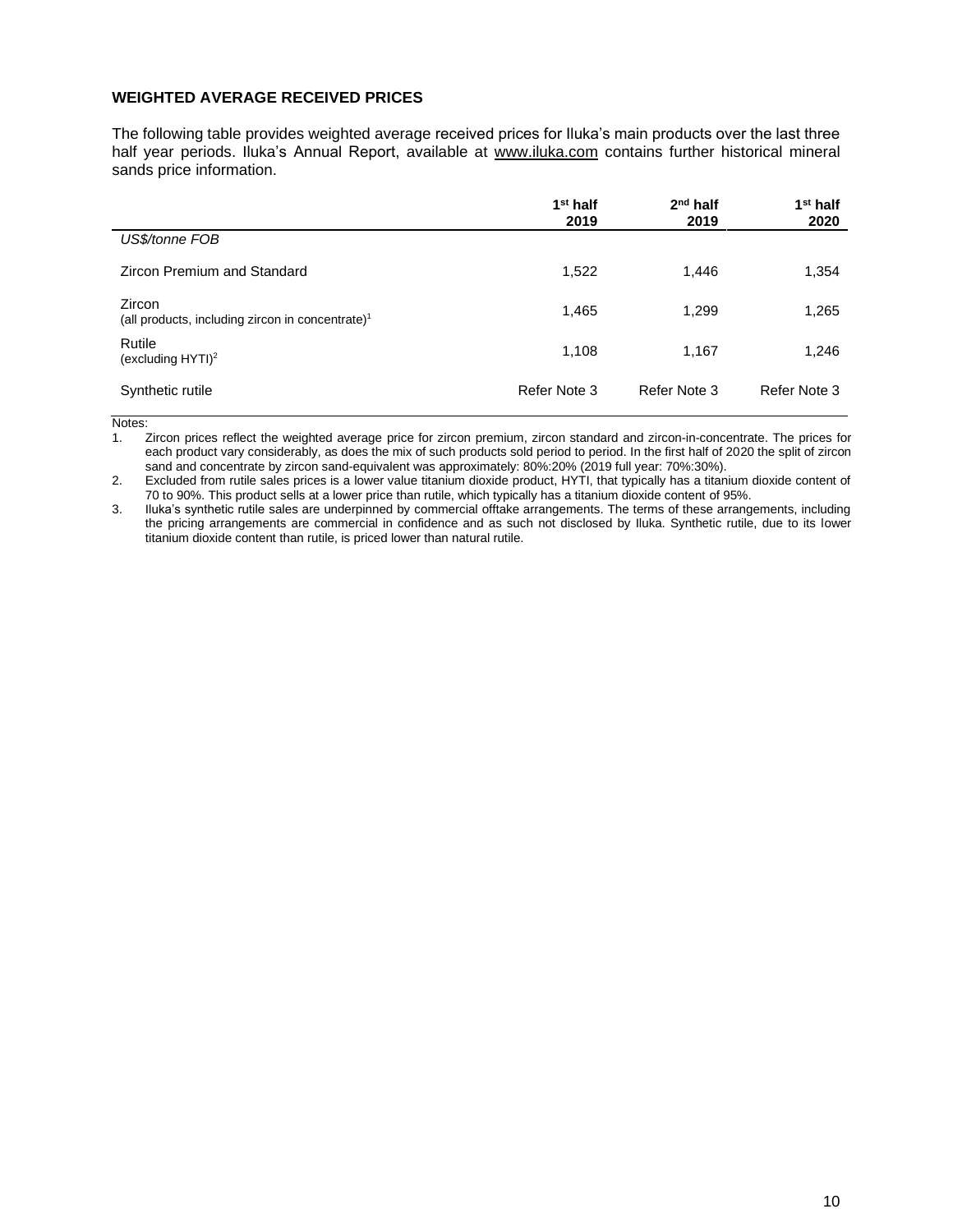### **OPERATING MINES PHYSICAL QUARTERLY DATA**

**3 Months to 30 June 2020**

|                                  | Jacinth-        |            |                  |               |              |
|----------------------------------|-----------------|------------|------------------|---------------|--------------|
|                                  | Ambrosia /      | Cataby /   | <b>Australia</b> | <b>Sierra</b> | Group        |
|                                  | <b>Mid west</b> | South west | <b>Total</b>     | Leone         | <b>Total</b> |
| <b>Mining</b>                    |                 |            |                  |               |              |
| Overburden moved kbcm            | 921             | 3,545      | 4,466            | 169           | 4,635        |
| Ore mined kt                     | 2,665           | 3,811      | 6,476            | 2,899         | 9,374        |
| Ore treated grade HM %           | 4.7%            | 6.6%       | 5.6%             | 3.3%          | 4.0%         |
| Ore treated grade VHM %          | 4.3%            | 5.5%       | 4.9%             | 2.2%          | 4.1%         |
| <b>Concentrating</b>             |                 |            |                  |               |              |
| <b>HMC</b> produced kt           | 109.4           | 148.1      | 257.5            | 68.1          | 325.6        |
| VHM produced kt                  | 98.5            | 131.0      | 229.5            | 41.5          | 271.0        |
| VHM in HMC assemblage %          | 90.0%           | 88.4%      | 89.1%            | 61.0%         | 83.2%        |
| Zircon                           | 53.9%           | 11.6%      | 29.6%            | 3.8%          | 24.2%        |
| Rutile                           | 7.8%            | 7.2%       | 7.5%             | 42.6%         | 14.8%        |
| <b>Ilmenite</b>                  | 28.3%           | 69.6%      | 52.0%            | 14.6%         | 44.2%        |
| <b>Processing</b>                |                 |            |                  |               |              |
| HMC processed kt                 | 56.9            | 110.3      | 167.2            | 67.0          | 234.2        |
| Finished product <sup>1</sup> kt |                 |            |                  |               |              |
| Zircon                           | 29.3            | 12.8       | 42.1             |               | 42.1         |
| Rutile                           | 4.0             | 5.0        | 8.9              | 25.8          | 34.7         |
| Ilmenite (saleable/upgradeable)  | 15.8            | 82.1       | 97.8             | 8.8           | 106.6        |
| Synthetic rutile produced kt     |                 | 58.3       | 58.3             |               | 58.3         |

<sup>1</sup> Finished product includes material from heavy mineral concentrate (HMC) initially processed in prior periods.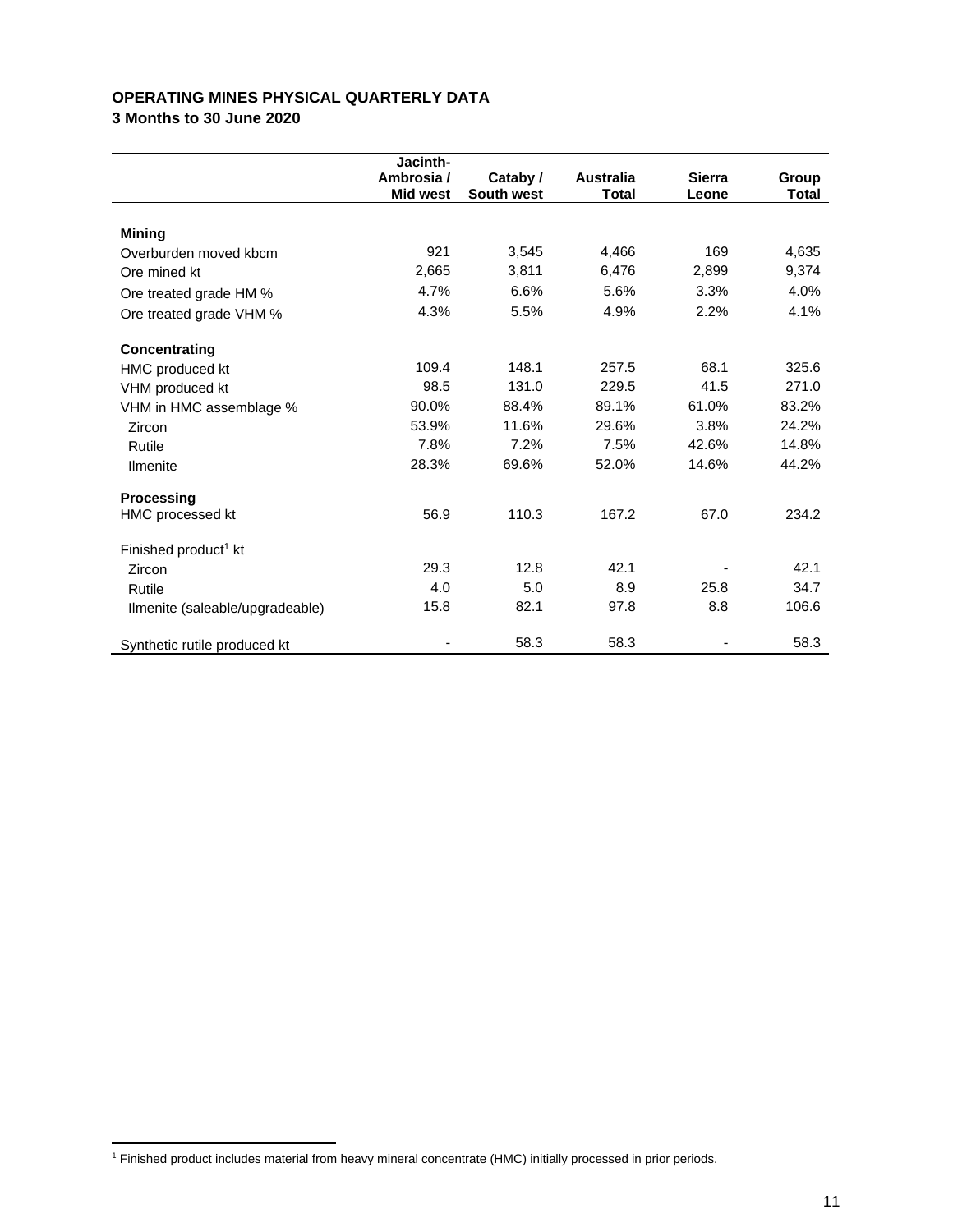#### **OPERATING MINES PHYSICAL YEAR TO DATE DATA 6 Months to 30 June 2020**

**Jacinth-Ambrosia / Mid west Cataby / South west Australia Total Sierra Leone Group Total Mining** Overburden moved kbcm 2,238 6,400 8,638 169 8,807 Ore mined kt 5,168 7,678 12,846 5,662 18,508 Ore treated grade HM % 4.3% 6.2% 5.2% 3.3% 3.6% Ore treated grade VHM % 3.9% 5.1% 4.5% 2.4% 3.8% **Concentrating** HMC produced kt 184.1 263.6 447.8 153.3 601.1 VHM produced kt 162.7 230.5 393.2 99.0 492.3 VHM in HMC assemblage % 88.4% 87.4% 87.8% 64.6% 81.9% Zircon 52.6% 11.2% 28.2% 4.2% 22.1% Rutile 8.0% 7.1% 7.4% 43.7% 16.7% Ilmenite 27.8% 69.2% 52.2% 16.7% 43.1% **Processing** HMC processed kt 148.0 219.3 367.3 152.8 520.1 Finished product<sup>1</sup> kt Zircon 68.8 23.4 92.2 - 92.2 Rutile 10.4 11.8 22.2 61.8 84.0 Ilmenite (saleable/upgradeable)  $41.1$  150.4 191.5 23.9 215.4 Synthetic rutile produced kt  $\sim$  111.6 111.6 111.6 111.6 111.6

#### **Explanatory comments on terminology**

**Overburden moved** (bank cubic metres) refers to material moved to enable mining of an ore body.

**Ore mined** (thousands of tonnes) refers to material moved containing heavy mineral ore.

**Ore treated grade HM %** refers to percentage of heavy mineral (HM) in the ore processed through the mining unit (MU).

**Ore treated grade VHM %** refers to percentage of valuable heavy mineral (VHM) - titanium dioxide (rutile and ilmenite) and zircon in the ore processed through the mining unit (MU).

**Concentrating** refers to the production of heavy mineral concentrate (HMC) through a wet concentrating process at the mine site, which is then transported for final processing into finished product at a mineral processing plant.

**HMC produced** refers to HMC, which includes the valuable heavy mineral concentrate (zircon, rutile, ilmenite) as well as other nonvaluable heavy minerals (gangue).

**VHM produced** refers to an estimate of valuable heavy mineral in heavy mineral concentrate expected to be processed.

**VHM produced and the VHM assemblage** - provided to enable an indication of the valuable heavy mineral component in HMC. **HMC processed** provides an indication of material emanating from each mining operation to be processed.

**Finished product** provides an indication of the finished production (zircon, rutile, ilmenite) attributable to the VHM in HMC production streams from the various mining operations. Finished product levels are subject to recovery factors which can vary. The difference between the VHM produced and finished product reflects the recovery level by operation, as well as processing of finished material/concentrate in inventory. Ultimate finished product production (rutile, ilmenite, and zircon) is subject to recovery loss at the processing stage – this may be in the order of 10%.

**Ilmenite** is produced for sale or as a feedstock for synthetic rutile production.

Typically, 1 tonne of upgradeable ilmenite will produce between 0.56 and 0.60 tonnes of synthetic rutile. Iluka also purchases external ilmenite for its synthetic rutile production process.

<sup>1</sup> Finished product includes material from heavy mineral concentrate (HMC) initially processed in prior periods.